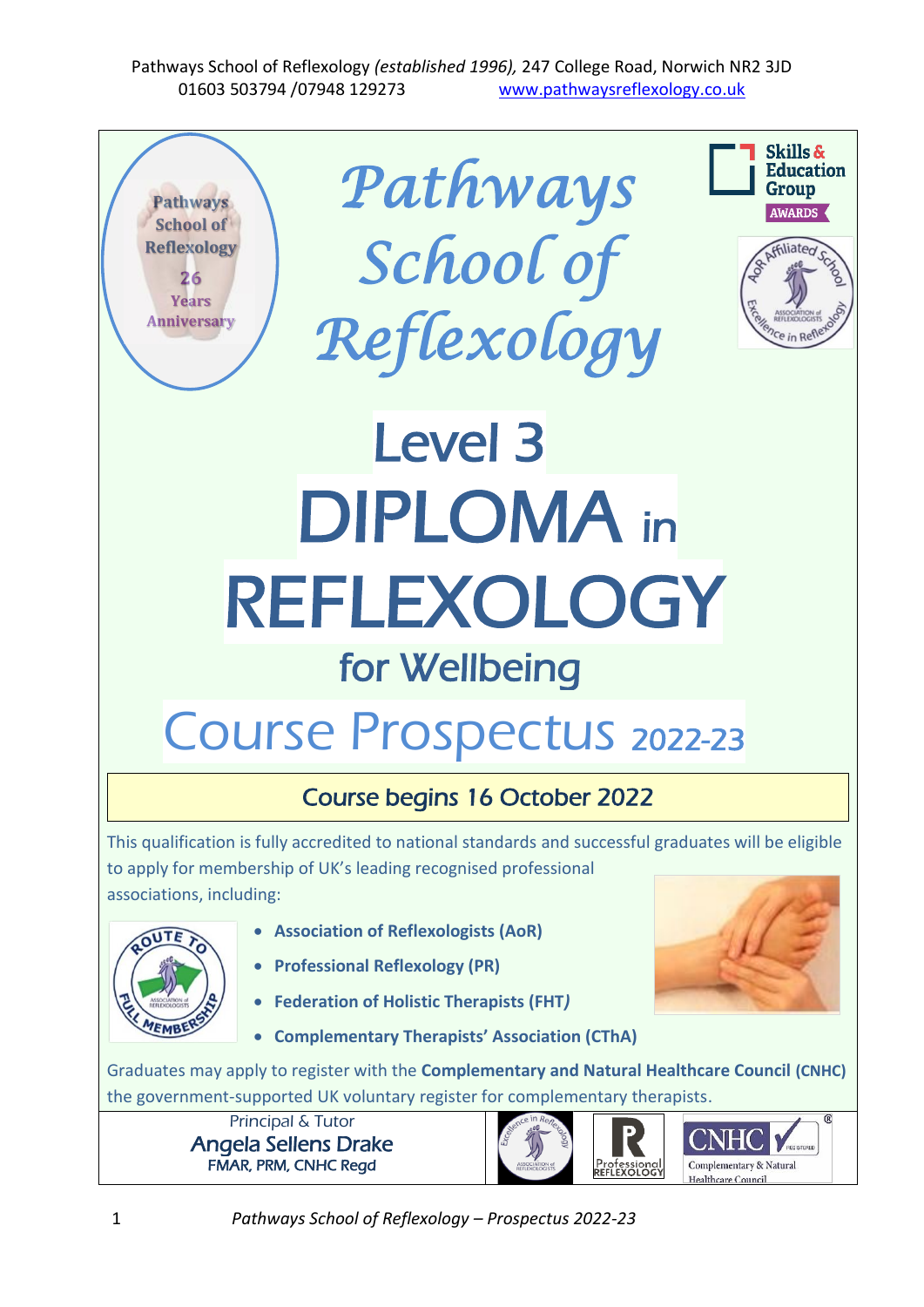# ABOUT REFLEXOLOGY



**Reflexology** - also known as *Reflex Zone Therapy –* is thought to derive from techniques used in many ancient and traditional cultures.

In the West, modern reflexology grew out of *Zone Therapy* practices in the United States, in the early part of the twentieth century. Since then, it has developed its own theory and further specialised techniques. Eastern practices such as acupressure have informed reflexology's development and broadened its understanding and scope.

**Reflexology** works on the principle that the functioning of the entire body is represented in reflexes in the hands and feet. Using gentle thumb and finger techniques, the practitioner seeks to activate the body's self-healing mechanisms, 'rebalancing' and revitalising energy throughout the entire body system. In working to help the body help itself, Reflexology offers a gentle and holistic treatment, and its effects may be experienced as profound and far-reaching.



**Pathways' gentle precision techniques** are responsive and non-invasive, offering a unique holistic and sensitive

treatment for each client. These special techniques help to develop sensitivity and the ability to *read* and *respond to* the condition of the reflexes by touch. Combined with visual assessment techniques, students learn how to adapt pressure and technique to suit every situation.



**Techniques for both Foot and Hand Reflexology** are taught within the Reflexology for Wellbeing Level 3 Diploma course.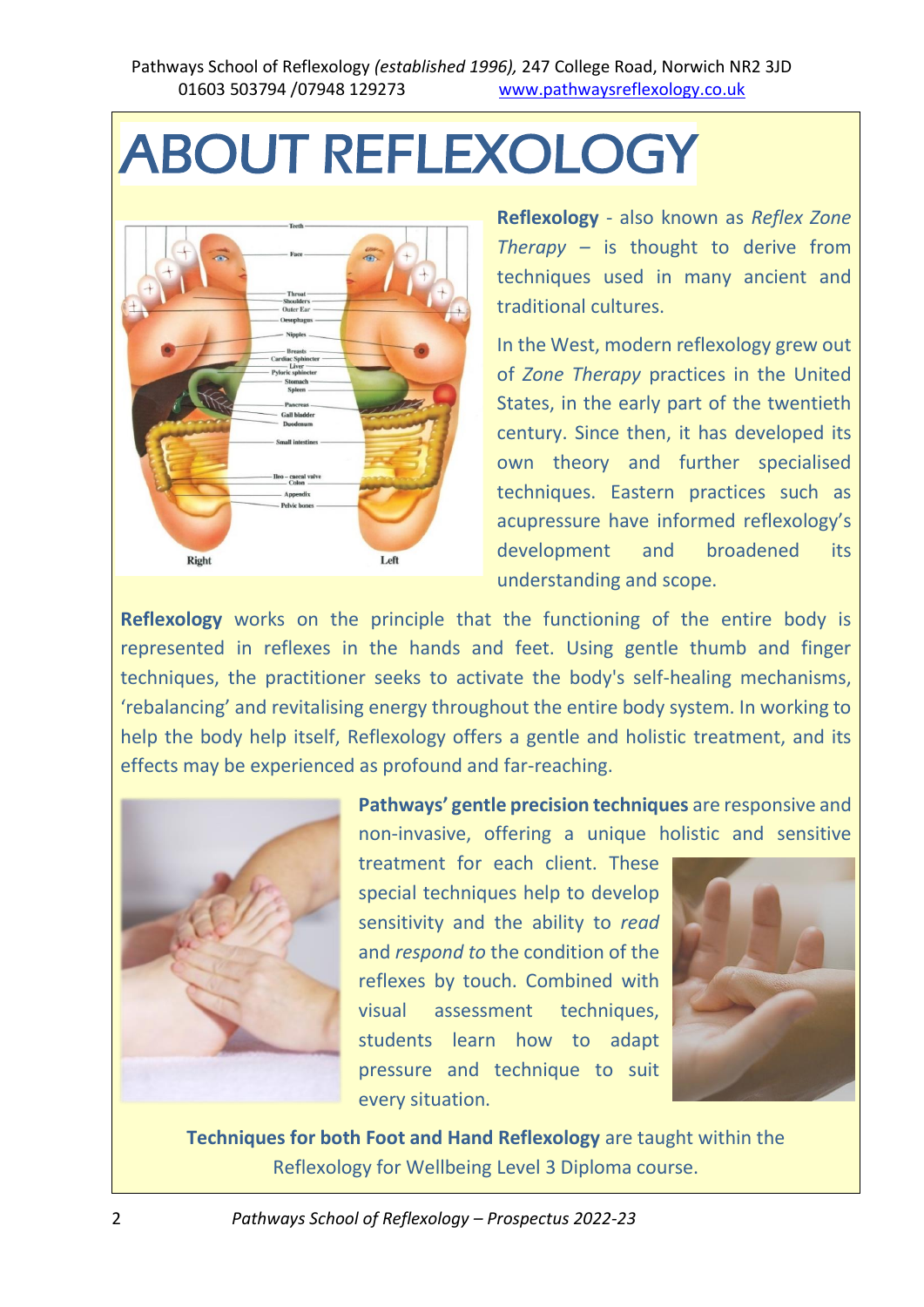#### Pathways School of Reflexology *(established 1996),* 247 College Road, Norwich NR2 3JD 01603 503794 /07948 129273 [www.pathwaysreflexology.co.uk](http://www.pathwaysreflexology.co.uk/)

# STUDYING AT PATHWAYS

#### **Pathways offers a number of special features before and during the course**

#### **Venues**





- **In-person sessions are held at College Road in Norwich and also at Mangreen Trust,** 4 miles south of Norwich, off the Ipswich Road (A140)
	- **Theory sessions are held in-person and also online –** to be advised.

#### **Before the course begins**

- **Introductory workshop** find out about reflexology and learn a little self-help reflexology
- **Pre-course interview/ treatment** meet with your tutor and discuss any questions
- **Introductory Treatment** experience a short Reflexology treatment with your tutor
- **Anatomy, Physiology & Pathology certificated training**  start learning before the course: online-based study to work through at your own pace

#### **Special features within the course**

- **Pathways' unique gentle precision techniques for Reflexology** offer a foundation of gentle, powerful and responsive treatments to suit a wide range of individual needs
- **Special Focus Treatment Planning sessions**  show how to plan and adapt treatments to support those living with unusual or complex health conditions
- **Additional and Advanced Techniques**  a range of different techniques to extend your skills

#### **Interesting extras**

- **Listening skills for the practitioner** learn how to listen to your client's needs
- **'Foot-Reading' skills**  find out what the feet can show us about our health
- **Integrated A, P & P**  understand the body as an integrated 'whole'
- **Ergonomic Advice**  professional advice on good working practice for practitioner and client
- **1 st Aid certificated training**  important skills in case of emergency

#### **Support during the course**

- **More than 100 hours' supervised tuition** provide in-depth person-centred training
- **Varied and creative teaching methods**  support different styles of learning
- **One-to-one** *practical* **90-minute tutorial**  helps you build confidence in your practice
- **Small, friendly classes** offer shared learning, individual attention and support

#### **Pathways' students form a vibrant, supportive community**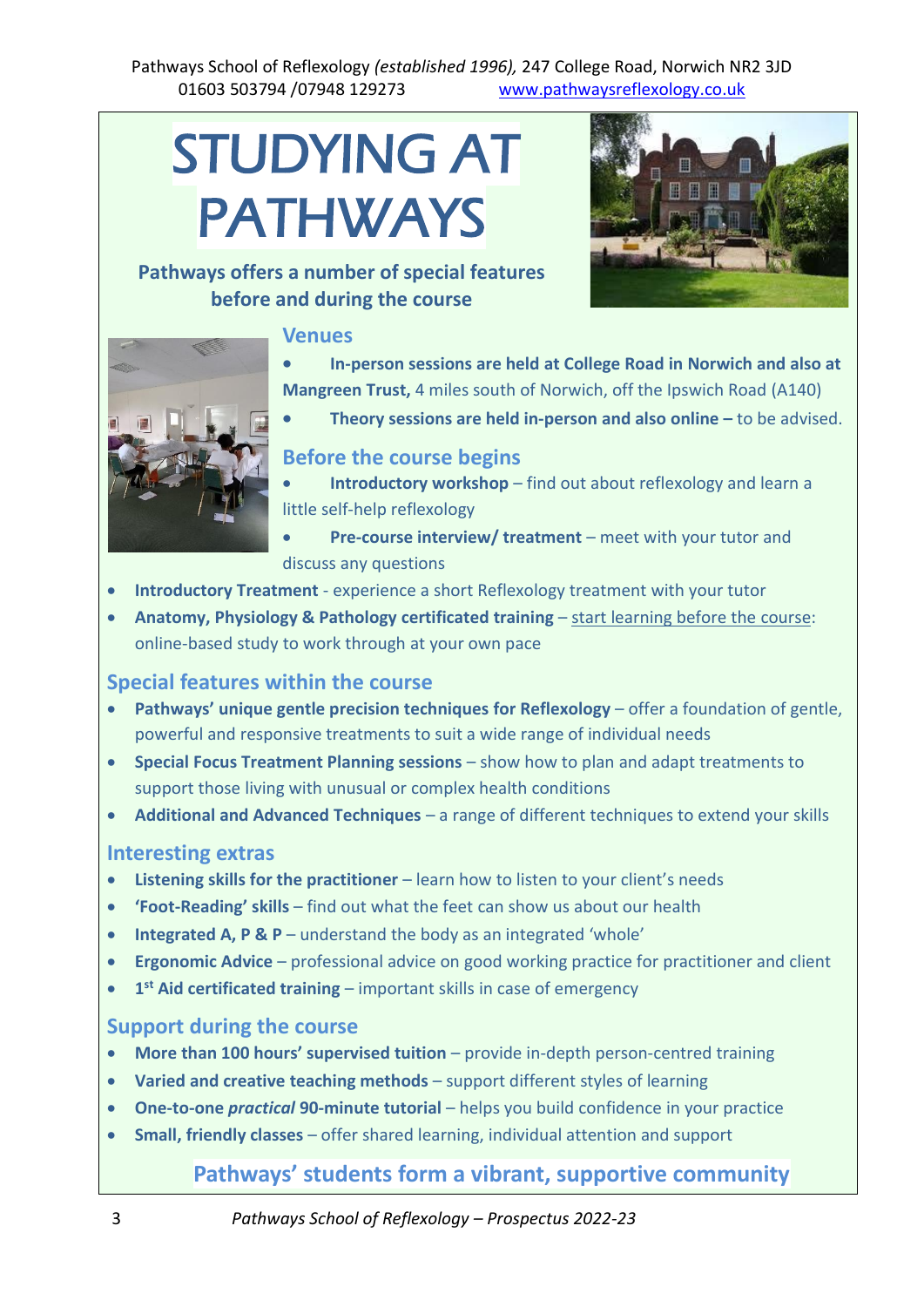# ABOUT THE COURSE

*Pathways* is an AoR Affiliated School for running

the SEG Awards Level 3 *Reflexology for Wellbeing* Diploma course

### 5 UNITS OF STUDY

- **1. Reflexology**  history and theory, research, development and practice
- **2. Anatomy, Physiology and Pathology**  how the body functions in health and disease
- **3. Complementary Therapies**  principles and practice of complementary therapies
- **4. Business Practice**  planning your complementary therapy business
- **5. Healthy Eating and Wellbeing** (*optional)* guidance for complementary therapy clients

# COURSE FEES INCLUDE

- **Awarding Body Registration fees for all Course Units**
- **AoR Affiliated Schools (AS) Student membership, insurance and registration \***
- **Introductory Reflexology workshop** *(before the course - see details below)*
- **Interview and treatment session** *(before the course - see details below)*
- **Anatomy, Physiology & Pathology online course**  may be started before course begins
- **Comprehensive Anatomy and Physiology manual** to accompany your course
- **Certificated First Aid** training
- **Professional Ergonomic Advice session**  for ease of treating and client comfort
- **Healthy Eating and Wellbeing Unit**  to enhance practitioner skills
- **Course notes** plus detailed marking and guidance; **videos** to support teaching
- **One-to-one 90-minute practical tutorial –** to build skills and confidence
- **Full student support -** throughout the course

#### **\* AoR** *Affiliated Schools* **(AS) student members receive extra benefits during the course and on completion**:

- 8 x monthly e-newsletters talking you through your student journey
- Access to support materials in the Student area of AoR's website; discounts with partner companies
- A route to AoR full membership on completion of your course and an AoR AS certificate, as a sign of excellence in training - plus a badge for your website to say you are an Affiliated Schools Graduate
- 3 months' free AoR Full membership upgrade upon completion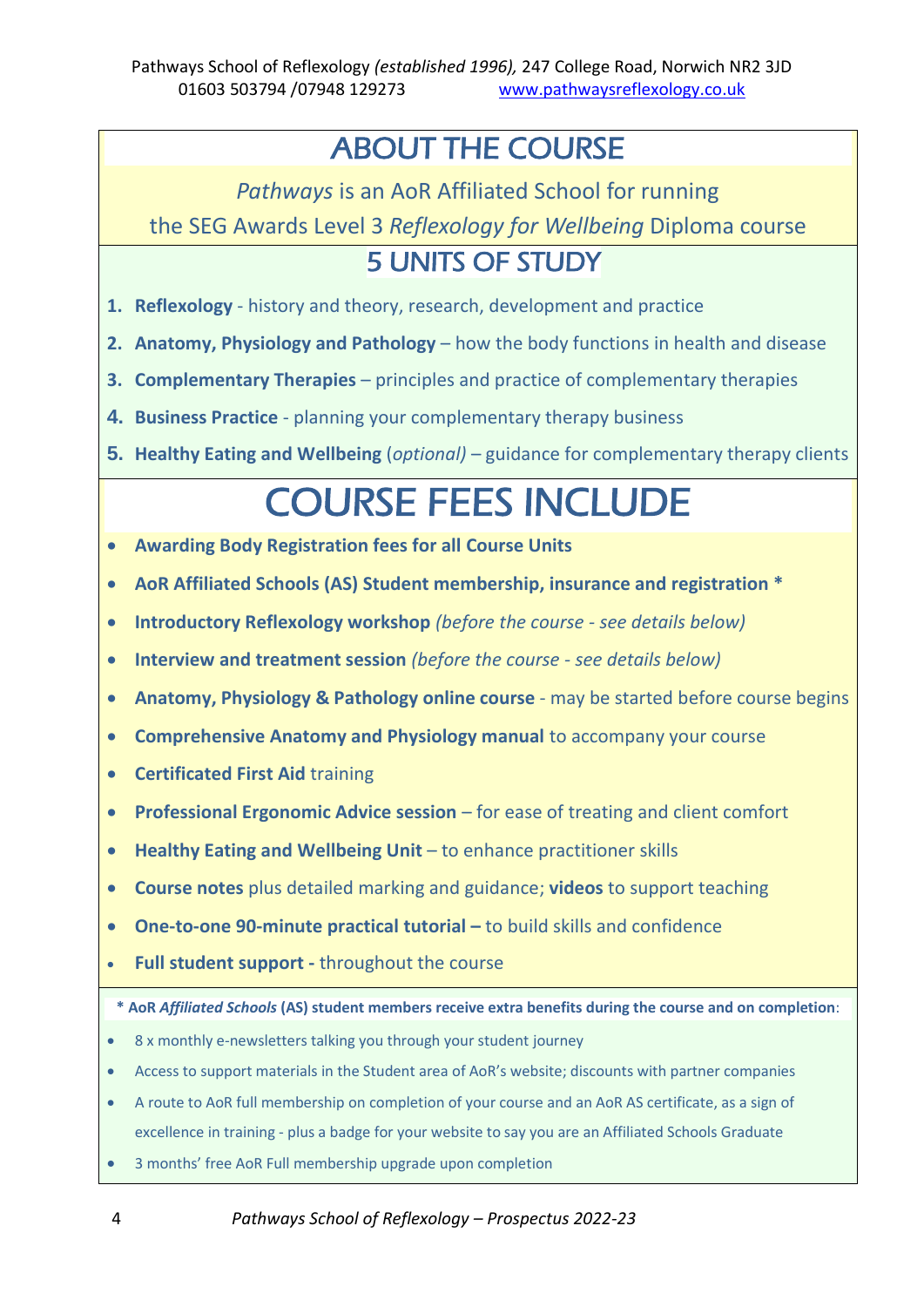# COURSE PROSPECTUS 2022-23 What the course covers

#### **1. REFLEXOLOGY**

You will learn all the theory and practice needed to qualify and to practice Reflexology professionally

#### **Reflexology History, Theory and Practice**

- **History and theory of Reflexology**
- **Assessment techniques**
- **Gentle precision techniques**
- **Adapting treatments**
- **Professional ergonomic advice**

#### **Casework and Clinics**

- **Supervised practice** in class sessions and **Student Clinics**
- **Casework** is made up from treatments offered to your friends and family
- **Reflective Practice** is built into all your practice and learning

#### **2. ANATOMY, PHYSIOLOGY & PATHOLOGY (A,P&P)**

You will learn Anatomy, Physiology and Pathology through a combination of online study and class

teaching, to help you connect theory and practice.

*Holistic* Anatomy, Physiology and Pathology is explored in class sessions while the detailed study is completed online.

**The Anatomy, Physiology & Pathology online** course is fully accredited and offered through ETS (Essential Training Solutions).

**You can begin your online study before the course starts** 

*Please ask for details and sample 'tasters' to try :)*



#### **\*Accredited Prior Learning (APL)**

If you have already gained the Level 3 Certificate in Anatomy, Physiology & Pathology (A,P&P),

or equivalent, you may not need to study the full Unit – although a Refresher course

or selected additional study may be recommended.

To check, please contact to find out whether any additional study may be needed.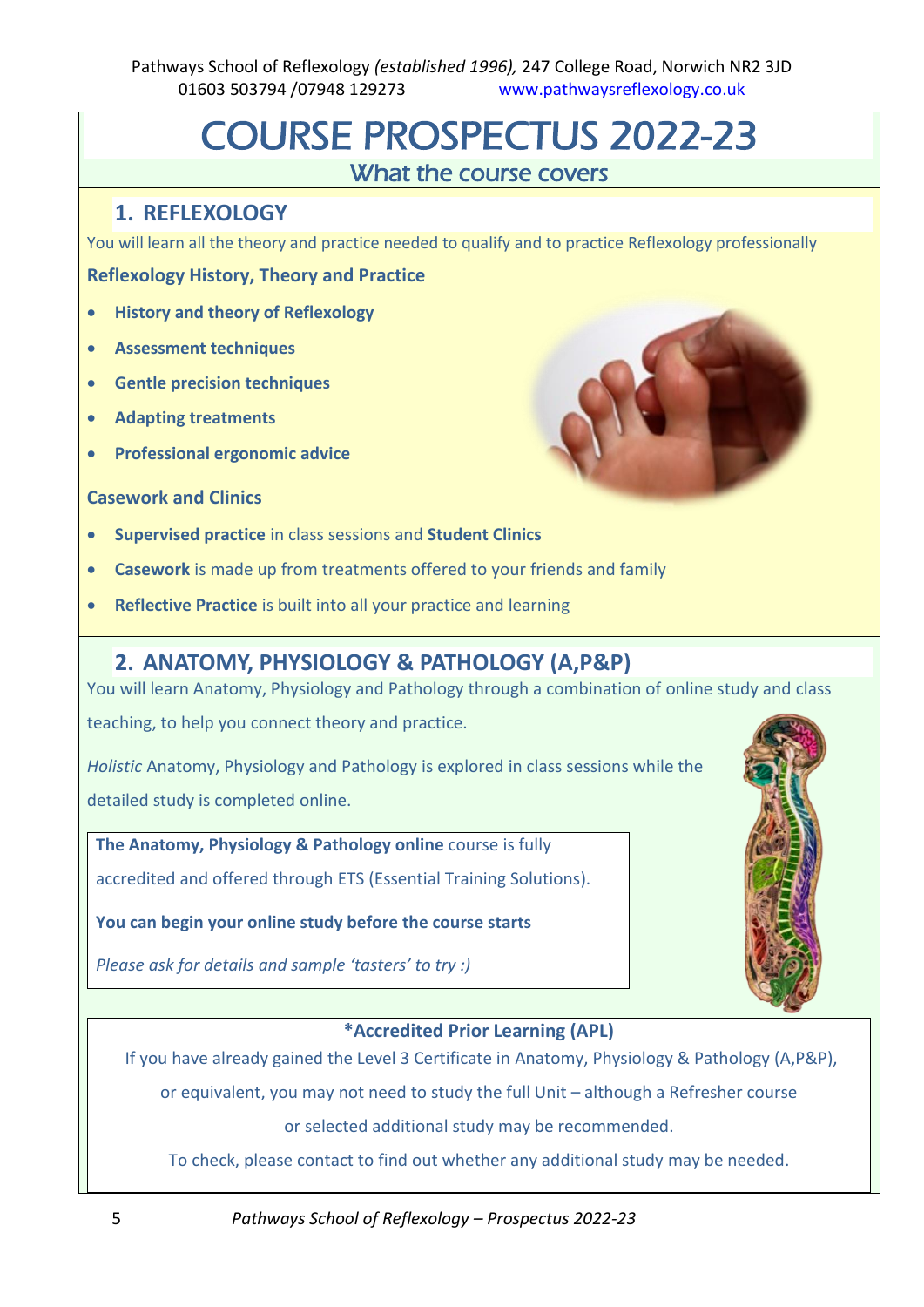#### **3. COMPLEMENTARY THERAPIES**

Complementary Therapies and their place within Healthcare

#### **History & Theory of Complementary Therapies**

- **How complementary therapies** have developed
- **A holistic approach** to health and healing
- **A number of complementary therapies**, with a special focus on **Massage and Aromatherapy**
- **Standards and Regulation** in Complementary Therapies

#### **Guidelines for the Practice of Complementary Therapies**

- **Professional practice:** qualities and skills to be developed in a practitioner
- **Responsibilities of the practitioner:** legal and ethical considerations and requirements
- **Communication skills and the Consultation process;** record keeping
- **Health & Safety for the practitioner** including **certificated 1st Aid training**
- **Support agencies** and their role in Complementary Therapy practice

#### **4. BUSINESS PRACTICE**

The skills needed to plan, promote and maintain a successful practice as a Reflexology practitioner, including:

#### **Understanding Business**

- Legal and insurance: making sense of what needs to be done
- **Different modes of practice:** exploring what would work best for you
- **Marketing and promotion:** wholesome tips to help your business grow

#### **Business Practice**

• **Creative planning:** designing a business to suit how you would like to work

#### **5. HEALTHY EATING & WELL-BEING**

You will learn basic nutritional and general wellbeing guidance for the practitioner, to support a client in making healthy eating and lifestyle choices, including:

#### **Nutrition for good health**

- **The importance of a balanced diet**
- **The role of essential nutrients, water and fibre** for health
- **Modern methods of food production:** effects on wellbeing

#### **Advising the Client**

• **Assessing and advising clients** on adopting healthy eating and lifestyle habits

*Please note, this Unit is optional – let us know if you do not want to include it in your Diploma studies*





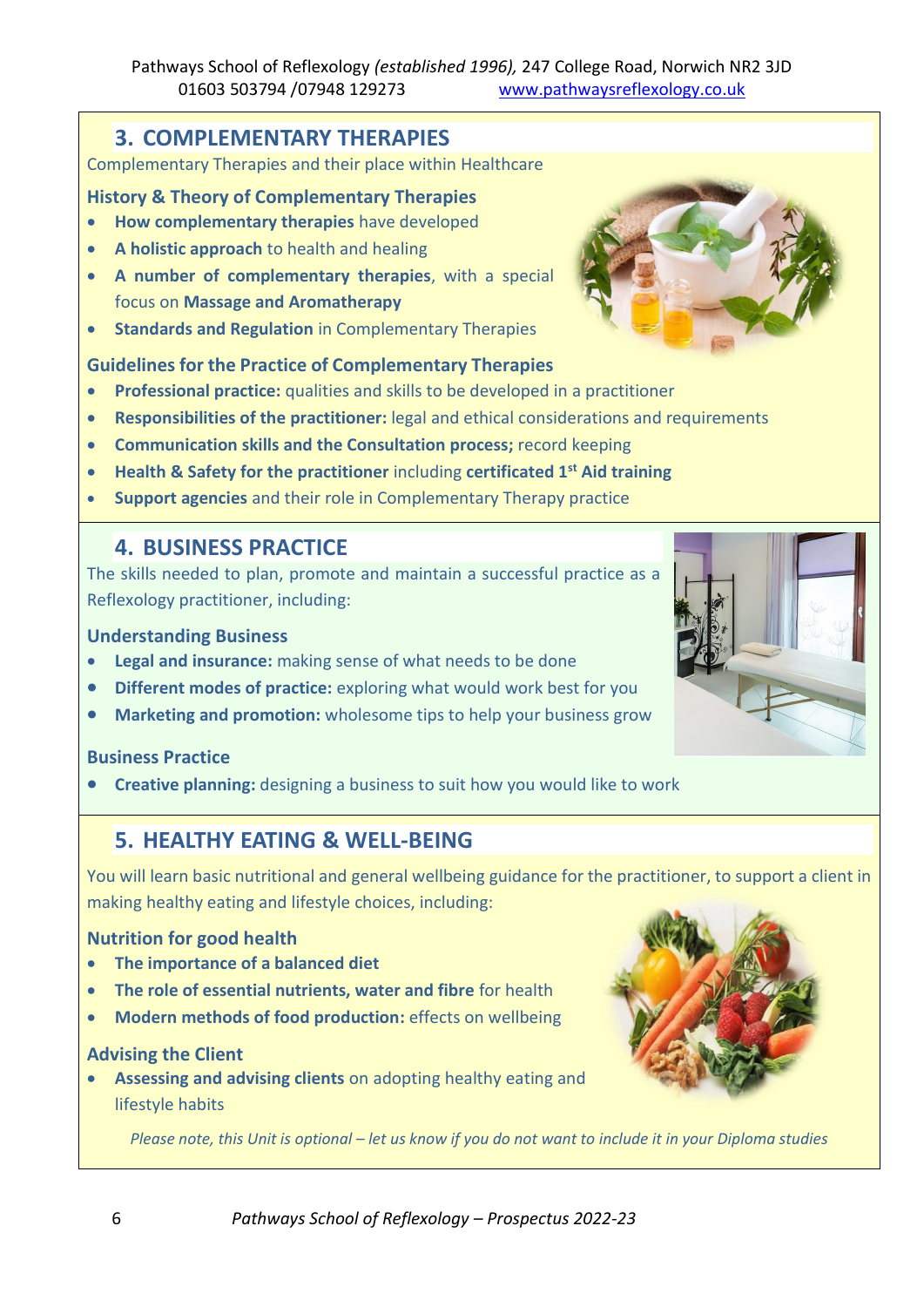#### **HOME STUDY**

#### **Over the course you will create a Coursework Portfolio**

This brings together all the assignments and casework you complete throughout your training. Some will be submitted and assessed electronically.

The portfolio is:

- how your work will be assessed for your Diploma
- an invaluable resource for you to use in the future



It includes:

- Home Assignment work written assignments, worksheets, diagrams and charts
- Online study for Anatomy, Physiology and Pathology
- Practice treatment paperwork from 97 treatments offered to friends and family

**You will need to set aside 8-10 hours per week to complete your practical and theory work** As everyone learns at their own pace, these times are approximate. Please ask for support if you feel you need help planning your learning.

Full guidance will be given throughout the course on how to organise and complete your work

#### **ASSESSMENT**

There is no exam for the **Level 3 Diploma in Reflexology for Wellbeing,** except for the Anatomy, Physiology and Pathology Unit, which includes tests and a final assessment.

**Your coursework and casework - as well as your practical work – make up your overall assessment**.

#### **Assessment:**

- takes place within the School *(apart from the Anatomy, Physiology and Pathology – see below)*
- your work is sampled and checked by internal and external moderators
- there are 3 supervised practical assessments within student clinic sessions.

#### **Home assignments and tutorials assist students' learning:**

- assessments of all Units must meet the required standards to gain a 'pass'
- final overall assessment of your portfolio requires a 'pass' in all Units
- you will be asked to submit some work electronically

**The Anatomy, Physiology and Pathology Unit is organised and assessed** through ETS (Essential Training Solutions) – our online training partner and is externally accredited

#### **Students should aim to attend all classes:**

- People learn at different rates. Your tutor will advise if extra time, practice or study is needed
- Missed or additional classes may need to be made up at the student's expense

The **SEG Awards Level 3 Diploma in Reflexology for Wellbeing** will be awarded when all aspects of the course have been successfully completed.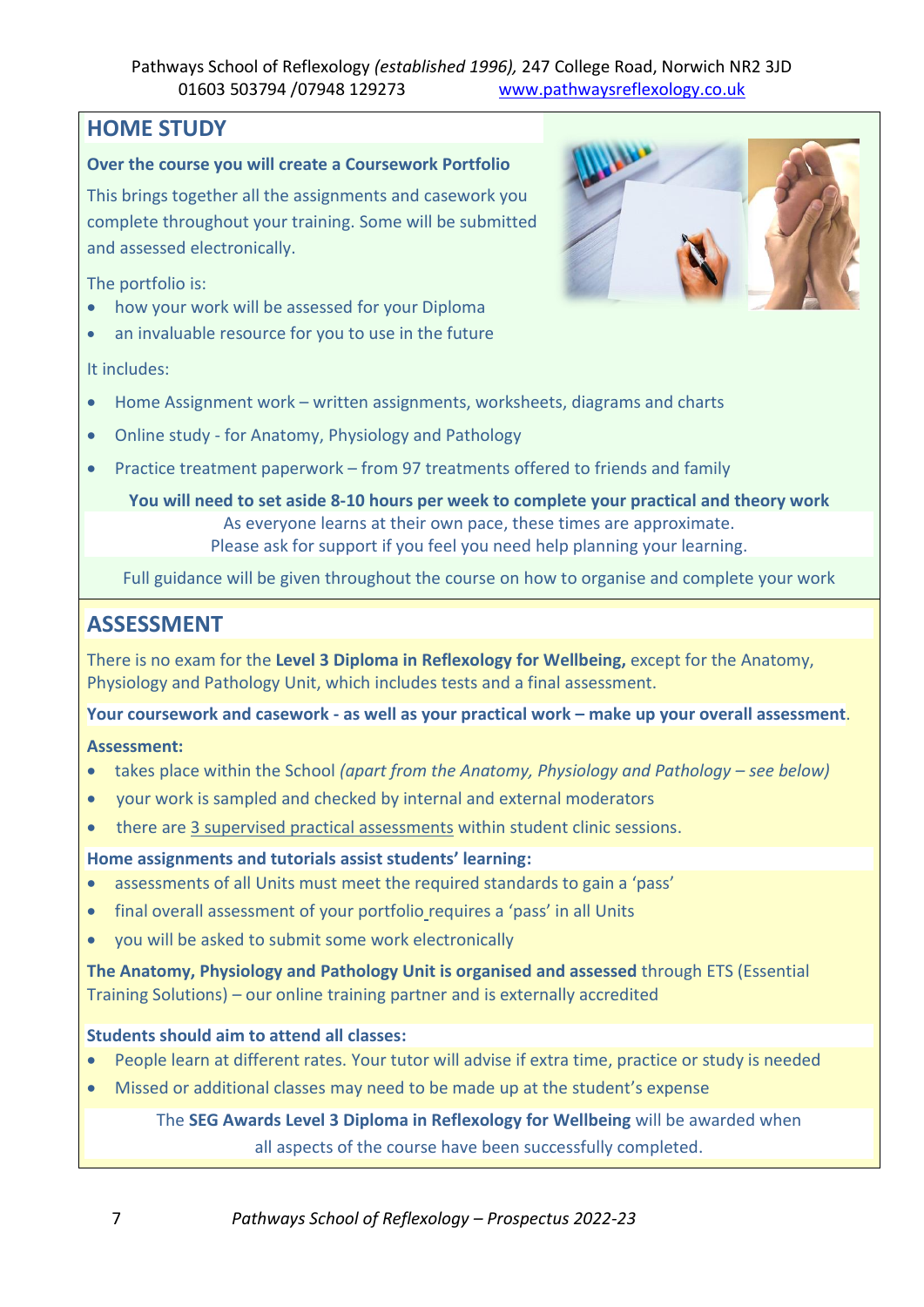#### **REFLEXOLOGY AS A CAREER**

**Reflexologists** are usually self-employed, often working from home or from Complementary Health Clinics, and sometimes working within business environments or visiting clients in their own homes.

Some practitioners have treatment rooms at GP practices and may provide treatments within hospices or may offer their services within hotels and health spas.

**There is a growing interest in Reflexology** among health care professionals - doctors and nurses, midwives, occupational therapists and physiotherapists - and many are now seeking to learn how to use Reflexology within their field of work.

#### **ENTRY REQUIREMENTS**

Reflexology is essentially a practical art*.* All the necessary theory and practical techniques are taught within the course.

No formal qualifications are required to enable you to learn, although it is recommended – where possible - that students will have achieved passes in five GCSEs at Grade C, or equivalent in training or work experience.

However, people of different ages and backgrounds and from many walks of life are drawn to study Reflexology, bringing with them their skills and experience, which should enrich their learning and their work as practitioners.

Everyone's situation is unique so please let us know if there is anything you would like to discuss.

#### **REGISTRATION**

Applications to join the **Level 3 Diploma in Reflexology for Wellbeing** course are invited from those with a genuine interest in studying and working with Reflexology, who feel able to offer the commitment such a course would need.

The qualification is open to learners over the age of 16 irrespective of gender, ethnicity, nationality, disability, sexual preference, religion or belief.

#### **PRE-COURSE INTRODUCTORY WORKSHOPS, INTERVIEW and TREATMENT**

To clarify if training in Reflexology is 'for you', *Pathways* offers:

- an **Introductory Workshop** online or in-person where you can find out more about **Reflexology**  and learn some simple techniques to use for self-help.
- **pre-course 'interview'** to answer any questions or any particular queries you may have about the training.

The 'interview' session may be booked together with …

• an **introductory treatment with the tutor** – to get a feel for how I work and what techniques you will learn if you join the Diploma course.

Please note – payment for workshops and treatments *(see below)* will be refunded against course fees, for those who join the training.



8 *Pathways School of Reflexology – Prospectus 2022-23*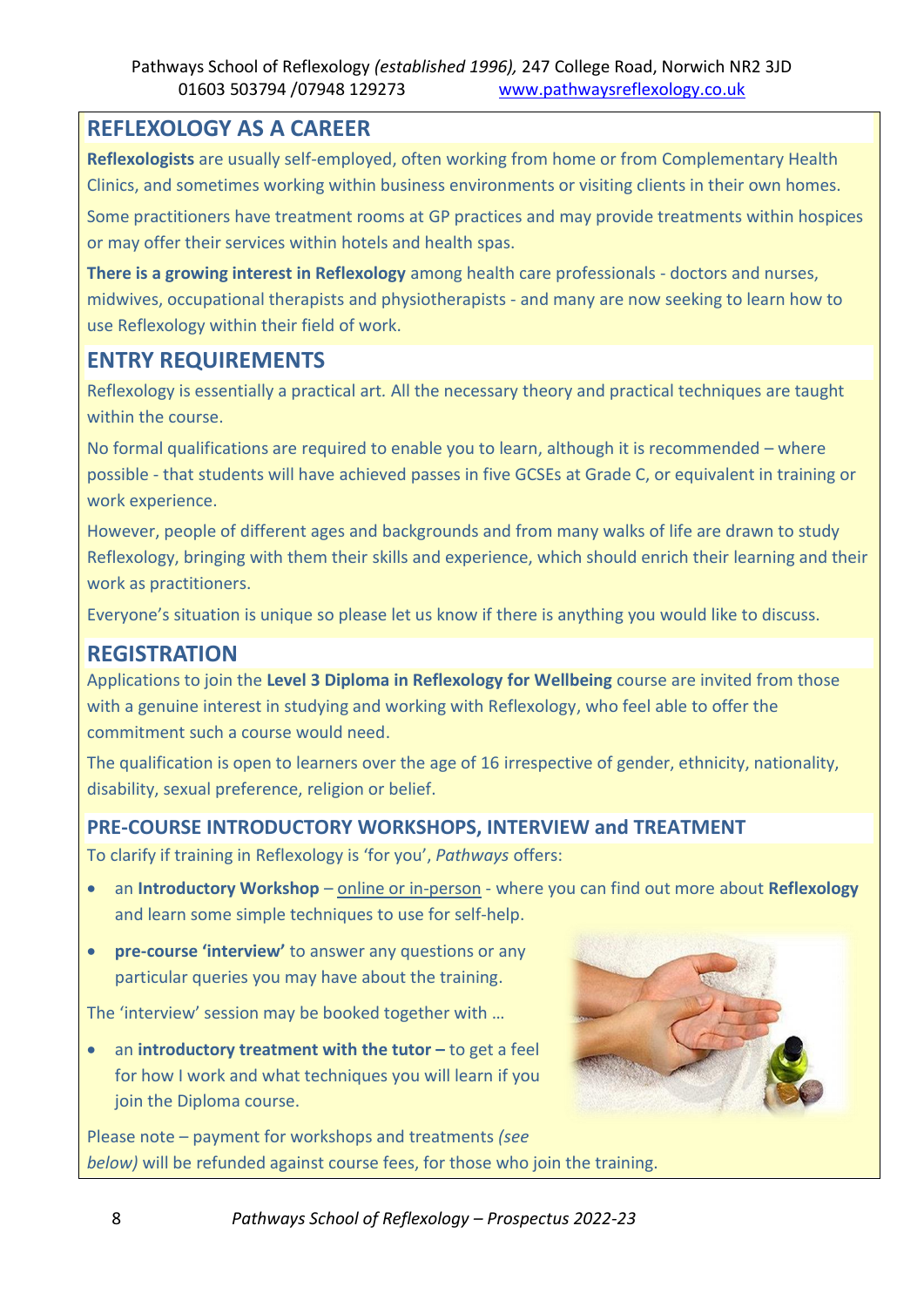#### **PRE-COURSE TRAINING – INTRODUCTORY WORKSHOP**

If you think you'd like to study Reflexology, you may want to try an Introductory Workshop:

- Find out about Reflexology and the Level 3 Training and learn some simple reflexology techniques
- **In-person**: our 5 hour day workshop **COST: £35** deducted from fees if you join the Diploma course
- **Online:** our 2.5 hour Zoom workshop **COST: £25** deducted from fees if you join the Diploma course

#### *See website for dates or contact us for details and a Booking form*

**PRE-COURSE INTERVIEW:** if you are thinking of joining the course, you can arrange to meet with the course tutor online, to go over any questions you may have. This can be combined with the …

**INTRODUCTORY TREATMENT:** come and experience a treatment with the tutor.

**COST: £25 –** to be deducted from fees if you join the Diploma course.

*Please phone/email to arrange an appointment*

# **COURSE DETAILS 2022-23**

**An eleven-month course beginning 16 OCTOBER 2022**

**PLEASE NOTE: Even if there remains a need to be flexible with our learning, 80% of the classes will be in-person training**

|      |                  | of the classes will be in person training |  |
|------|------------------|-------------------------------------------|--|
| year | month            | <b>SUNDAY 10am-6pm</b>                    |  |
| 2022 |                  |                                           |  |
|      | <b>October</b>   | 16, 30                                    |  |
|      | <b>November</b>  | 20, 27                                    |  |
|      | <b>December</b>  | 11                                        |  |
| 2023 |                  |                                           |  |
|      | <b>January</b>   | 15, 29                                    |  |
|      | <b>February</b>  | 26                                        |  |
|      | <b>March</b>     | 12, 26                                    |  |
|      | <b>April</b>     | 23                                        |  |
|      | <b>May</b>       | 14                                        |  |
|      | <b>June</b>      | 11, 25                                    |  |
|      | July             | 16                                        |  |
|      | <b>September</b> | 17                                        |  |

#### **IMPORTANT**

- **Hybrid teaching -** Some of these dates will be used for online teaching sessions and those dates will be chosen nearer the time, once the Covid situation is clear.
- **Any online sessions** will run for a maximum of 3 hours, including breaks. Additional online sessions may be added if replacing a longer-in-person session, to make up any missed time.
- **Every effort will be made to keep to the schedule. Please reserve all dates.** Any changes or adaptations will made in discussion with students.
- **You should aim to attend all sessions**. Missed sessions may need to be made up at the student's expense. Please discuss any known absences with as much notice as possible. Thanks!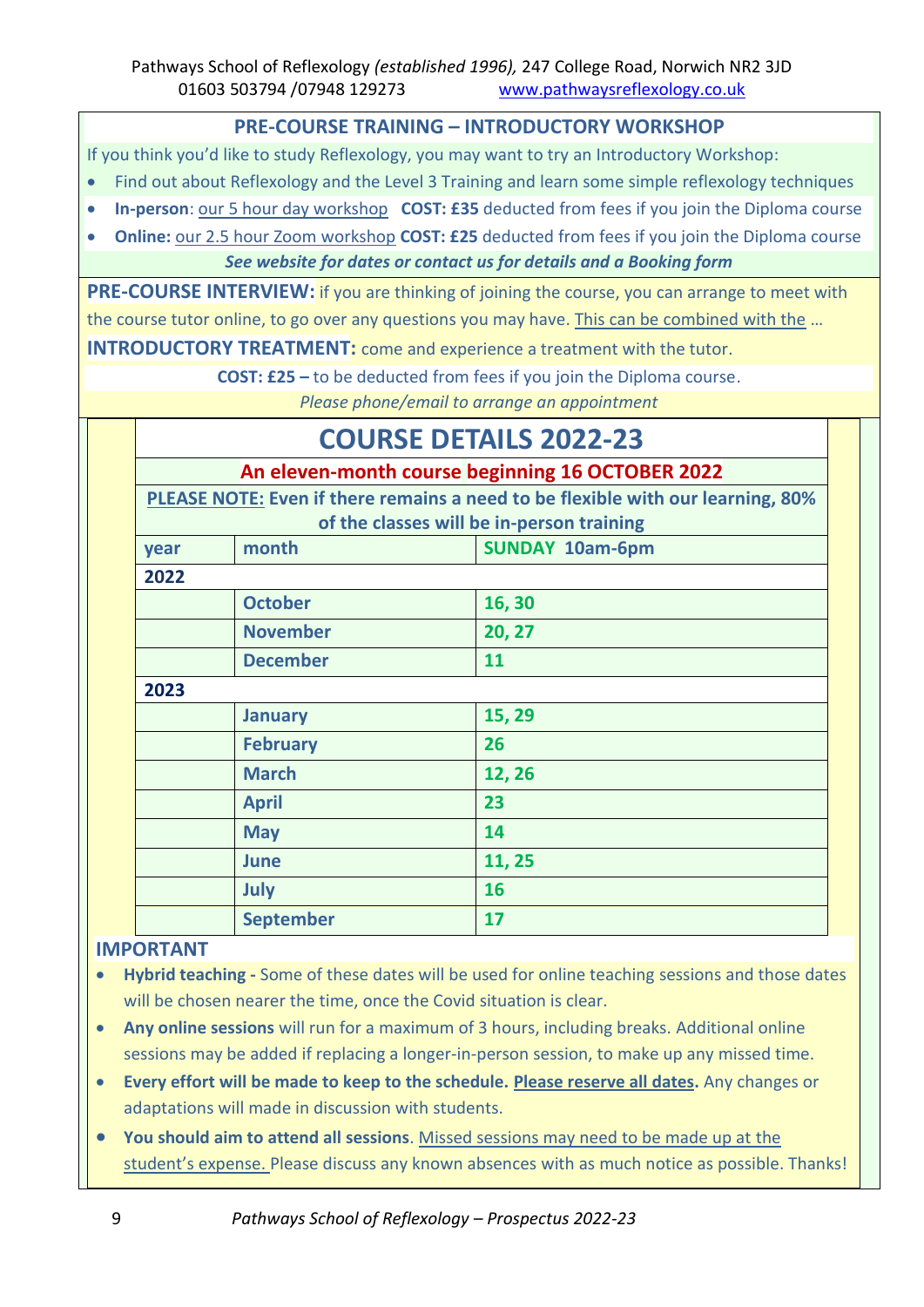**COURSE FEES for courses beginning 2022 are £1850** *(see page 4 for what this includes)* **Payments may be made once a place on the course has been offered and accepted**

- **DEPOSIT is £400: this will secure your place** and allow access to the Anatomy, Physiology & Pathology online training, as well as to *Pathways'* Introductory Reflexology module.
- **BALANCE OF FEES is £1450: payable by 1 st October 2022**
- **EARLY PAYMENT DISCOUNT: course fees are reduced to £1750 if paid in full by 31 st July 2022** *If you prefer to pay by Instalments, please ask to discuss details*

**PAYMENT METHODS:** payment may be by electronic transfer or cheque *(ask for payment details)*

#### **ADDITIONAL COSTS**

Over and above course fees, you should make allowance for the following possible extra costs:

- **Additional tuition fees:** may be asked if you need additional teaching sessions to cover absences or in the case of an extension for course completion that involves extra training. Fees are kept to a minimum and current charges are £30 per hour.
- **Professional equipment:** *Pathways* recommends a professional treatment couch with a large treatment 'wedge'. The School provides treatment equipment for class sessions. However, you should aim to provide your own for clinics (where possible) and for your home practice.
- **There are many sources for treatment equipment:** including AoR partners offering discounts to members. We will discuss in class and guide you on important features to be aware of.
- **The specially designed large treatment 'wedge':** supports a client's entire spine in a raised position. It may be ordered through *Pathways* at a current cost of £75 (uncovered).

**Please note, Treatment couches and wedges may be available second-had through** *Pathways*

#### **EXTRAS: If COVID-19 PPE for in-person class sessions are needed**

#### *you will be advised once your Application for the course has been successful*

#### **OTHER ITEMS**

You will also need to provide items appropriate for professional practice at the three supervised **Student Clinics**. These will be discussed in class and include the PPE mentioned above as well as:

- **'Clinic clothes'**: Black trousers, white polo shirt and black cardigan/ sweater (as needed); black flat indoor shoes (appropriate for therapy)
- **'Clinic items':** Couch cover plus white or colour-co-ordinated sheets; pillows & blanket; white towels; small footstool; colour-coordinated bathmat; small table/ trolley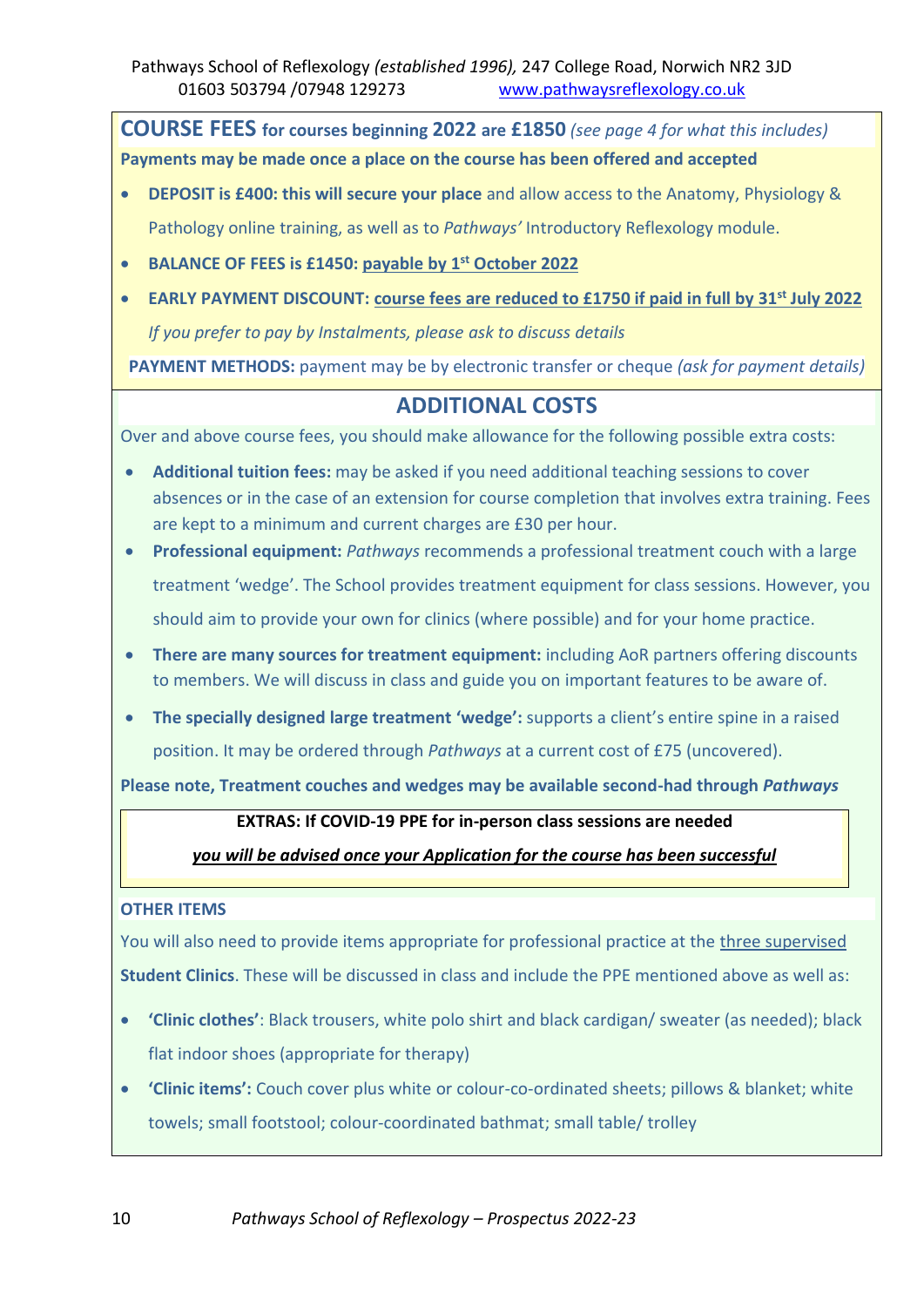### **ABOUT YOUR TUTOR**

Angela Sellens Drake has worked in natural health and healing since 1974.

She worked at Tyringham Naturopathic Clinic in England and at centres of natural healing in France and Scotland and in London's 'Chalk Farm Nutrition Centre'.

Angela trained in Reflexology in 1984 with Jane Vukovic. Jane taught with Doreen Bayly for 20 years and helped set up the Association of Reflexologists (AoR).

Angela has a well-established practice in Norwich, England. She continues to develop her work and explore different approaches to healing and Reflexology.

Angela has also trained in the pioneering 'light-touch' (Universal) Reflexology techniques and 'Language of the Feet' as taught by Chris Stormer. These have profoundly influenced her work, which she continues to expand and develop.



In 2004, Angela trained in *Facial Reflexology SorensensistemTM* with Lone Sorensen. Her further training with Lone includes *Meridian and Neuro-Foot Reflexology* (Praxis Vertebralis); '*Intestinal Links' techniques* for foot and face; *Japanese Cosmo-Facial 'Lifting' treatment*; *Tibetan Neck and Scalp Reflexology*; *Ocular Therapy* and *Bipolar Trauma therapy*. She has also trained in Temprana Reflex Therapy - a widely acclaimed rehabilitation programme for those with complex conditions and neurological damage and dysfunction.

Angela has taught the *Facial Reflexology SorensensistemTM Diploma course* in England and Canada.

Angela set up *Pathways School of Reflexology* in 1996 to offer high-quality, accredited, professional training. The school also offers Advanced and CPD training for reflexologists and other practitioners. *Pathways* is an authorised school to support *Facial Reflex Therapy SorensenstitemTM* training in UK.

Angela has given presentations for the Schools of Midwifery and Nursing at the University of East Anglia (UEA), on reflexology's role in pregnancy and childbirth and in palliative care.

She took part in 'Shifting MS: A Young Person's Guide to MS', a film created by the Norwich and District MS Society and co-produced by Pathways' student Gloria Morris. *Pathways'* students provided foot, hand and facial reflexology treatments, demonstrating therapies recommended for people living with MS.

Angela has been guest speaker on Radio Norfolk, Future Radio and Norfolk Hospital Radio.

She has also piloted a research project using reflexology in a School for children with complex needs.

Angela provides reflexology and touch sessions for carers and those living with dementia and presented at the 'Shining a Spotlight on People, Practice & Dementia Care' Conference in December 2009 for the Norfolk & Waveney Mental Health NHS Foundation Trust.

She served as patron of the *Forget-me-Nots*, a Norwich charity helping those with memory loss, and is a trustee at Mangreen Trust, coordinating its *Living Well* and *Making Friends with Dementia* programmes.

Angela has also trained in *Touch for Health* techniques and *Brain Gym* (Kinesiology), and in the *Metamorphic Technique.* She is a *teacher of Fertility Awareness Methods* (for Natural Family Planning).

In 2018, she gained the *Diploma in Practical Spirituality and Wellness* and is a *Spiritual Health Mentor and Educator* for the *Spiritual Companions Trust.* She is currently co-leading a *Spiritual Companions Trust* Lottery bid to support carers in Norwich and Norfolk.

In 2014, Angela was awarded the Fellowship award by AoR (Association of Reflexologists), giving her FMAR status.

She is also a member of Professional Reflexology (PR) and the International Institute of Reflex Therapy and is registered with the Complementary and Natural Healthcare Council (CNHC).

Angela is also a qualified Face Yoga Method teacher and a facilitator for *Capacitar* Wellness Practices.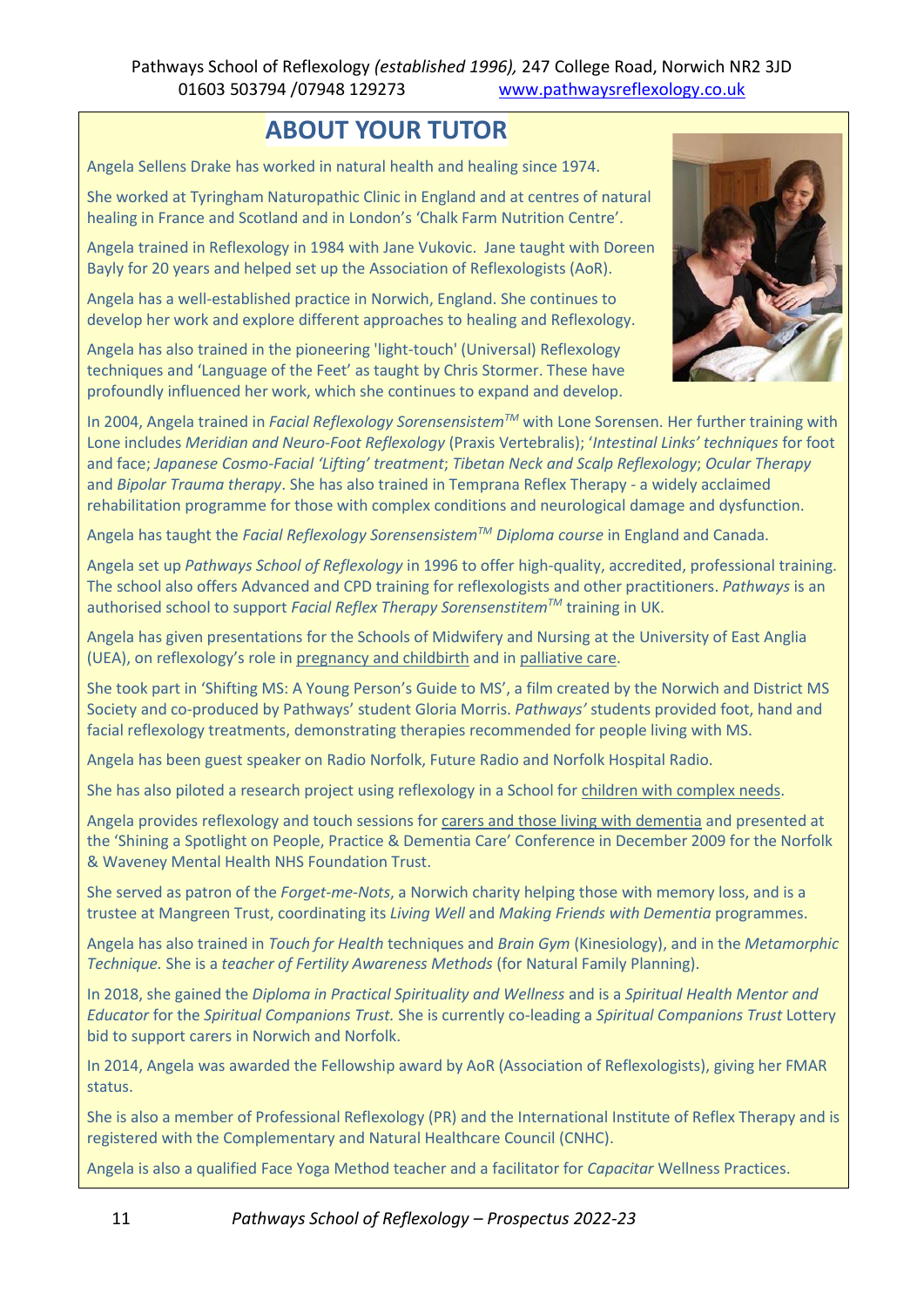\_\_\_\_\_\_\_\_\_\_\_\_\_\_\_\_\_\_\_\_\_\_\_\_\_\_\_\_\_\_\_\_\_\_\_\_\_\_\_\_\_\_\_\_\_\_\_\_\_\_\_\_\_\_\_\_\_\_\_\_\_\_\_\_

## **Level 3 DIPLOMA COURSE in REFLEXOLOGY 2022-23 APPLICATION FORM**

| Name                                                                                 |                 |        | M/F                        |  |                     |                              |  |  |  |
|--------------------------------------------------------------------------------------|-----------------|--------|----------------------------|--|---------------------|------------------------------|--|--|--|
| Address                                                                              |                 |        |                            |  |                     | postcode:                    |  |  |  |
| Phone(s) landline:                                                                   |                 | mob:   |                            |  |                     |                              |  |  |  |
| email                                                                                |                 |        | website                    |  |                     |                              |  |  |  |
| Living status: on own/ with family/ other                                            |                 |        | Date of birth              |  |                     |                              |  |  |  |
| Children                                                                             |                 | age(s) |                            |  | living at home/away |                              |  |  |  |
| How did you hear                                                                     | Website (which) |        | <b>Advertising (which)</b> |  |                     | Word of Mouth $(\checkmark)$ |  |  |  |
| about this course?                                                                   |                 |        |                            |  |                     |                              |  |  |  |
| <b>Occupation/Interests</b>                                                          |                 |        |                            |  |                     |                              |  |  |  |
| Previous occupation(s): qualifications:                                              |                 |        |                            |  |                     |                              |  |  |  |
| Have you received any reflexology treatment?                                         |                 |        |                            |  |                     |                              |  |  |  |
| If yes, what was your experience of it?                                              |                 |        |                            |  |                     |                              |  |  |  |
| Have you done any previous training in Reflexology?                                  |                 |        |                            |  |                     |                              |  |  |  |
| Why do you want to train to be a Reflexologist?                                      |                 |        |                            |  |                     |                              |  |  |  |
| Is there anything else you'd like to add? (please continue on extra sheet if needed) |                 |        |                            |  |                     |                              |  |  |  |

12 *Pathways School of Reflexology – Prospectus 2022-23*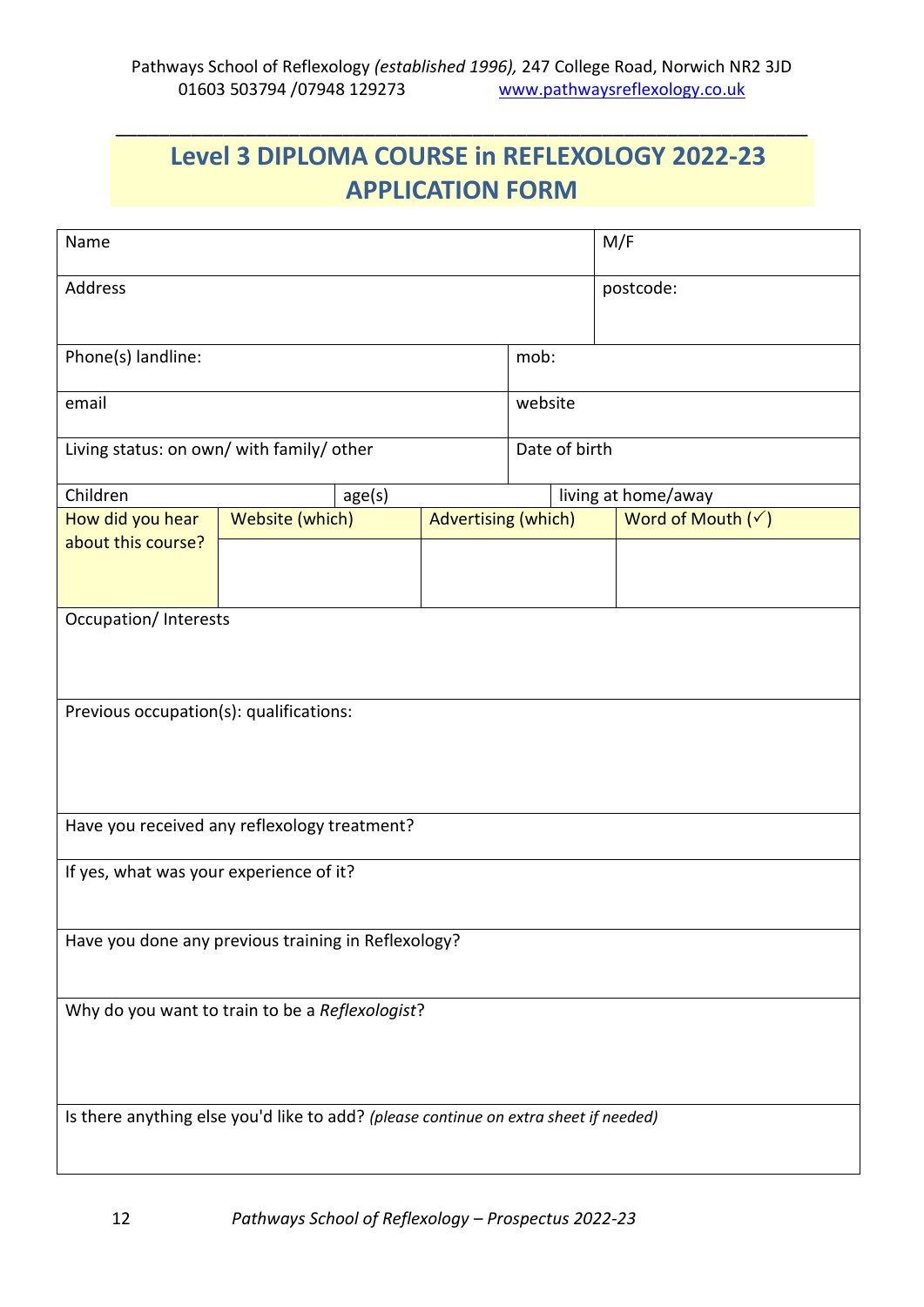Pathways School of Reflexology *(established 1996),* 247 College Road, Norwich NR2 3JD 01603 503794 /07948 129273 [www.pathwaysreflexology.co.uk](http://www.pathwaysreflexology.co.uk/)

| <b>PAYMENT OPTIONS</b>                                                                                                                                    | <b>Payment amount</b> |  |  |  |  |  |  |
|-----------------------------------------------------------------------------------------------------------------------------------------------------------|-----------------------|--|--|--|--|--|--|
| <b>FULL COURSE FEES</b>                                                                                                                                   |                       |  |  |  |  |  |  |
| to be paid by 1 October 2022                                                                                                                              | 1850 (total)          |  |  |  |  |  |  |
|                                                                                                                                                           |                       |  |  |  |  |  |  |
| OR with EARLY PAYMENT DISCOUNT to be paid by 31 July 2022                                                                                                 | 1750 (total)          |  |  |  |  |  |  |
| <b>COURSE DEPOSIT and access to the online Anatomy, Physiology and Pathology course</b>                                                                   |                       |  |  |  |  |  |  |
| Once application is accepted $-$ this secures your place on the course                                                                                    | 400                   |  |  |  |  |  |  |
| <b>BALANCE OF COURSE FEES</b>                                                                                                                             |                       |  |  |  |  |  |  |
| to be paid by 1 October 2022                                                                                                                              | 1450 (+ deposit)      |  |  |  |  |  |  |
| OR with EARLY PAYMENT DISCOUNT to be paid by 31 July 2022                                                                                                 | $1350$ (+ deposit)    |  |  |  |  |  |  |
| If you prefer to pay by Instalments, please ask to discuss                                                                                                |                       |  |  |  |  |  |  |
| PAYMENT METHODS - Electronic payment details available on request                                                                                         |                       |  |  |  |  |  |  |
| Please make cheques payable to Angela Sellens Drake, 247 College Rd, Norwich NR2 3JD                                                                      |                       |  |  |  |  |  |  |
| <b>ENROLMENT</b>                                                                                                                                          |                       |  |  |  |  |  |  |
| I have read & understood details of the Level 3 Diploma in Reflexology for Wellbeing                                                                      |                       |  |  |  |  |  |  |
| I would like to enrol on the Sunday course starting 16 October 2022                                                                                       |                       |  |  |  |  |  |  |
| I enclose/ am arranging payment for (please $\checkmark$ or highlight above as relevant)                                                                  |                       |  |  |  |  |  |  |
| <b>Acceptance onto the course:</b>                                                                                                                        |                       |  |  |  |  |  |  |
| I understand that acceptance onto the course is at the discretion of the School and normally follows:                                                     |                       |  |  |  |  |  |  |
| attendance at an interview and/or treatment session and Introductory Workshop                                                                             |                       |  |  |  |  |  |  |
| the signing by both parties of the Contract/Learning Agreement (provided to applicants)                                                                   |                       |  |  |  |  |  |  |
| Course deposit payment:                                                                                                                                   |                       |  |  |  |  |  |  |
| I also understand that the course deposit is refundable only if the school is unable to offer me a place on the                                           |                       |  |  |  |  |  |  |
| course I have been accepted for                                                                                                                           |                       |  |  |  |  |  |  |
| and that course deposits paid on confirmation of a place on the course are otherwise non-refundable                                                       |                       |  |  |  |  |  |  |
| <b>Cancellation of registration:</b>                                                                                                                      |                       |  |  |  |  |  |  |
| I also understand that, should I need to cancel my registration up to six weeks before the start of the course,                                           |                       |  |  |  |  |  |  |
| the <b>balance of course fees only</b> may be refundable.                                                                                                 |                       |  |  |  |  |  |  |
| After that time course fees may be transferable (at the discretion of the School)                                                                         |                       |  |  |  |  |  |  |
| Once the course has begun, all fees are non-refundable                                                                                                    |                       |  |  |  |  |  |  |
| <b>Agreements:</b>                                                                                                                                        |                       |  |  |  |  |  |  |
| I have disclosed any information, such as health or personal circumstances, that may impact on my ability to                                              |                       |  |  |  |  |  |  |
| complete the course                                                                                                                                       |                       |  |  |  |  |  |  |
| I am willing and able to commit the time and energy needed to complete the course and know of no<br>reason why I should not train to practice reflexology |                       |  |  |  |  |  |  |
| I enclose a recent portrait/passport-size photo and the names and contact details of two referees with this                                               |                       |  |  |  |  |  |  |
| application (people who know me in a professional and/or in a personal capacity)                                                                          |                       |  |  |  |  |  |  |
| I understand that my personal details as given will be kept confidential and stored securely in line with the<br>$\bullet$                                |                       |  |  |  |  |  |  |
| General Data Protection Regulation (GDPR) Act 2018, and only shared with tutors/assessors/ moderators as                                                  |                       |  |  |  |  |  |  |
| required for the qualification - and that I will be asked to sign a GDPR Privacy statement as confirmation of                                             |                       |  |  |  |  |  |  |
| this (text available on website)                                                                                                                          |                       |  |  |  |  |  |  |
|                                                                                                                                                           |                       |  |  |  |  |  |  |
|                                                                                                                                                           |                       |  |  |  |  |  |  |